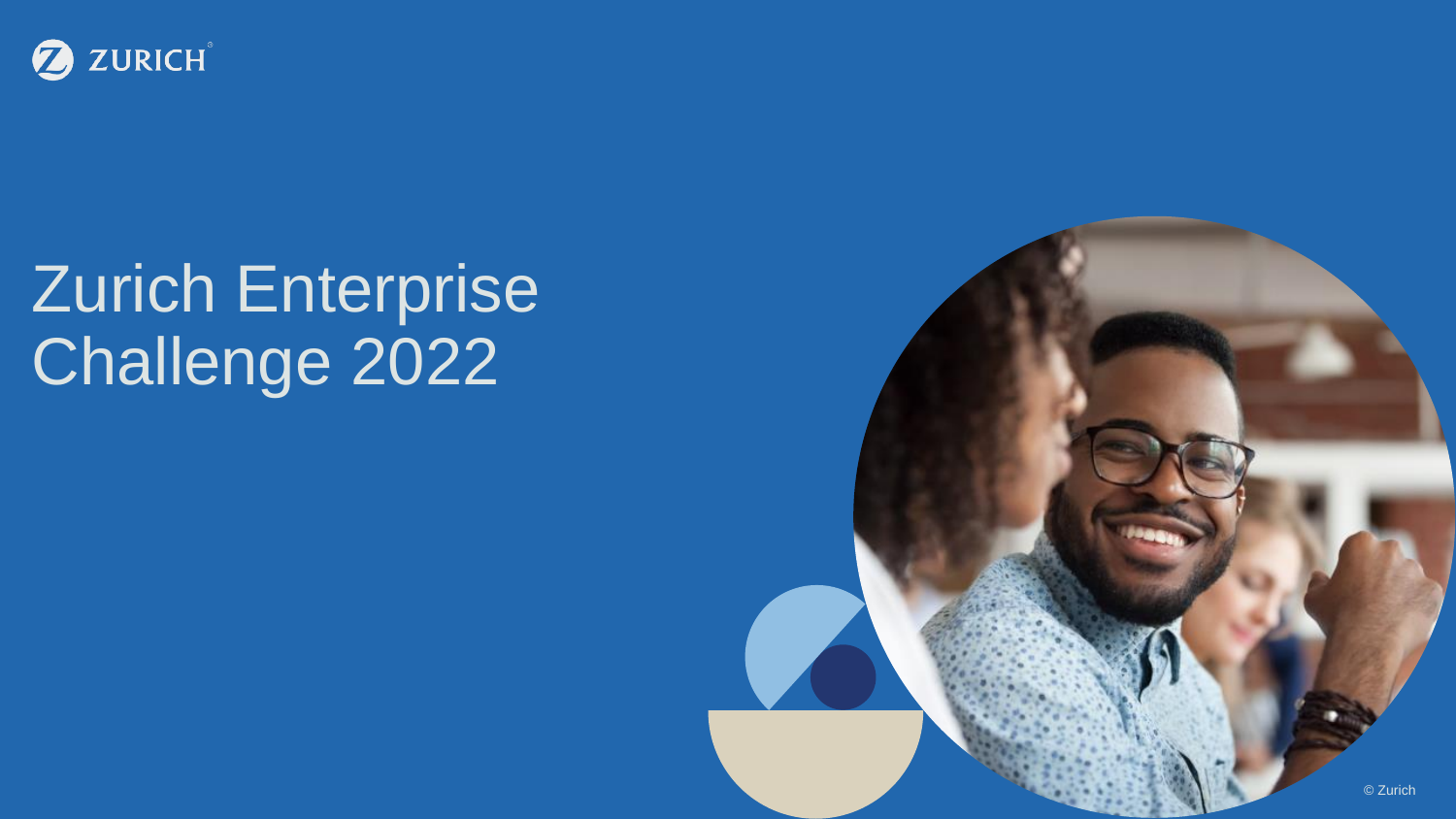#### Zurich Enterprise Challenge 2022 Concept and competition

The Zurich Enterprise Challenge is a **university competition, aimed at Masters, MBA and PhD students.** 

The intended purpose is to:

- provide **unique, customer specific solutions** to challenges faced by multinational companies, using the **Zurich Risk Room tool**
- help Zurich's customers **turn unique risk insights into potential opportunities**
- enable participating students to gain **unique working experience** and **exposure with some of the world's largest organizations**

The competition is **open to universities worldwide and teams of 3-4 graduate level students.**

The Zurich Enterprise Challenge builds entirely on **online and remote way-of-working**, using all available digital channels and platforms – participating companies and student teams can **work together from anywhere in the world!**

Visit our [website](https://www.zurich.com/en/products-and-services/tools-for-business/zurich-risk-room/zurich-enterprise-challenge) for further information!

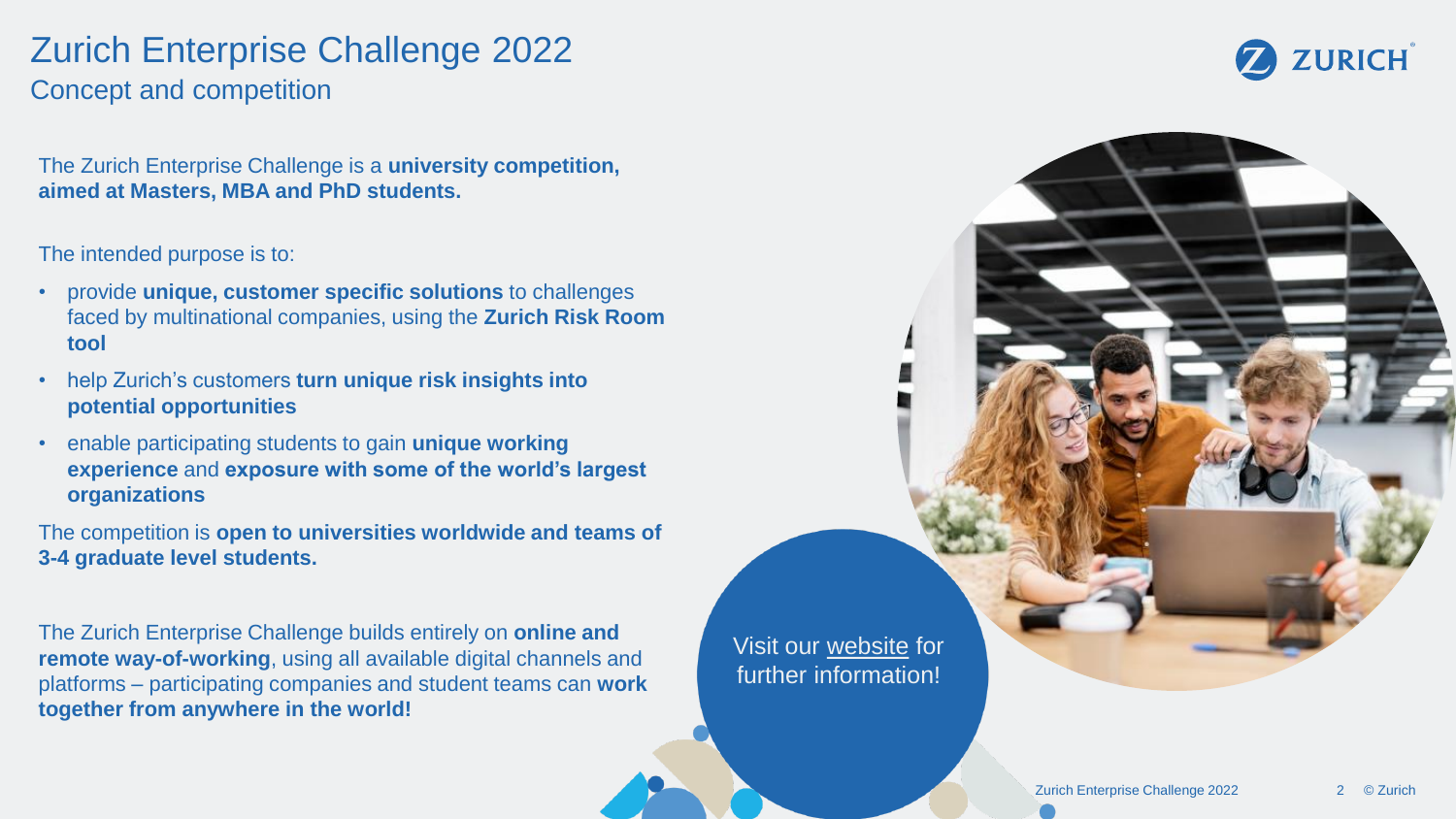### Zurich Enterprise Challenge 2022 **Timeline**



| Preparation:<br><b>Marketing</b>                                                                                                                  | Phase 1:<br><b>Qualification</b>                                                                                                                                                                   | Phase 2:<br><b>Collaboration</b>                                                                                                                                                                                                                                                                                                                                                                                                                                                                                                                                                                                                           | Phase 3:<br><b>Finalization</b>                                                                                                                               |
|---------------------------------------------------------------------------------------------------------------------------------------------------|----------------------------------------------------------------------------------------------------------------------------------------------------------------------------------------------------|--------------------------------------------------------------------------------------------------------------------------------------------------------------------------------------------------------------------------------------------------------------------------------------------------------------------------------------------------------------------------------------------------------------------------------------------------------------------------------------------------------------------------------------------------------------------------------------------------------------------------------------------|---------------------------------------------------------------------------------------------------------------------------------------------------------------|
| <b>Company and university</b><br>marketing                                                                                                        | Top student teams to qualify for<br>company projects                                                                                                                                               | Participating companies to work with student teams                                                                                                                                                                                                                                                                                                                                                                                                                                                                                                                                                                                         | <b>Review of submissions</b>                                                                                                                                  |
| Planning and preparation by Zurich                                                                                                                | Teams will answer a series of questions<br>based on a generic case study.<br>$\checkmark$ The top teams from Phase 1 will proceed<br>to Phase 2                                                    | Teams will compete to provide the best recommendations on how<br>to solve real world corporate challenges faced by participating<br>companies. Teams will get access to the Zurich Risk Room and<br>will use it as a basis for their analysis but will be allowed to also<br>leverage additional data and resources for their final<br>recommendations.<br>$\checkmark$ The top teams will be selected by the individual participating<br>companies<br>$\checkmark$ Agreement of project start/end date and terms of collaboration<br>between participating companies and student teams<br>$\checkmark$ Zurich will award the winning team | $\checkmark$ The winning team will be awarded a cash<br>prize of CHF 5'000.<br>$\checkmark$ The runner-up team will be awarded a cash-<br>prize of CHF 2'000. |
| <b>Key dates:</b><br>• 21 March 2022: Student teams<br>to start into Qualification round<br>• 24 June 2022: Participating<br>companies identified | <b>Key dates:</b><br>• 21 March 2022: Publication of<br>qualification case study on ZEC website<br>• 26 June 2022: Application deadline for<br>student teams<br>• 8 July 2022: Top teams announced | <b>Key dates:</b><br>• 25 July 2022: Start of first company projects<br>• 31 October 2022: Submission deadline for last company<br>projects                                                                                                                                                                                                                                                                                                                                                                                                                                                                                                | <b>Key dates:</b><br>• Until 5 December 2022: Announcement of<br>results                                                                                      |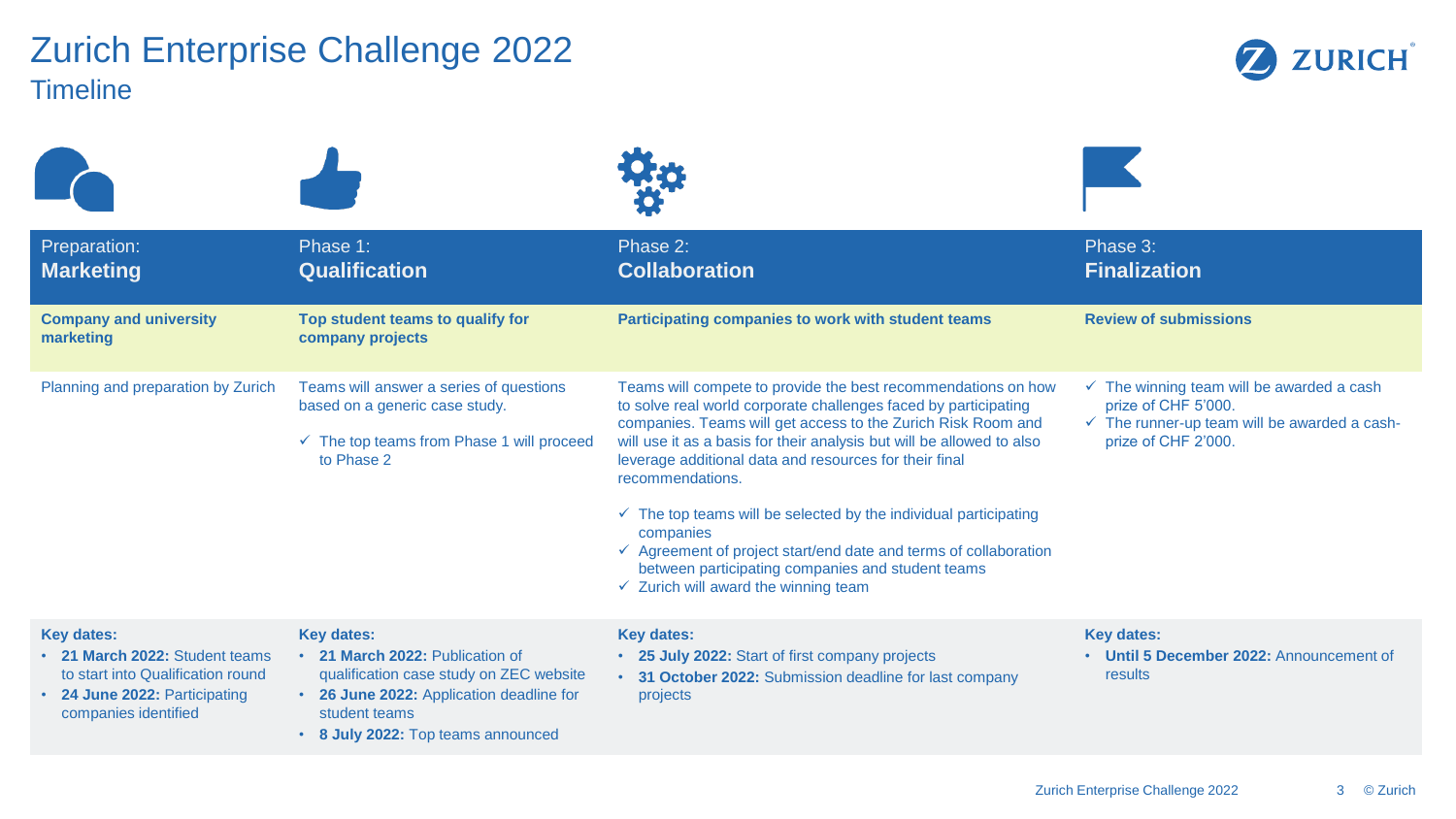### Zurich Enterprise Challenge 2022 Company-specific topics





**Examples of past case study topics**

- Country risk rating framework
- Emerging market risk analysis
- Climate change risk and resilience
- Project risk management plan
- Macroeconomic early warning system
- Global supply chain risks
- Third-party vendor risk analysis framework
- Risk assessment dashboard
- Locational risk and opportunity analysis
- Company risk analysis
- Risk and opportunity analysis framework
- Upside risk disruption analysis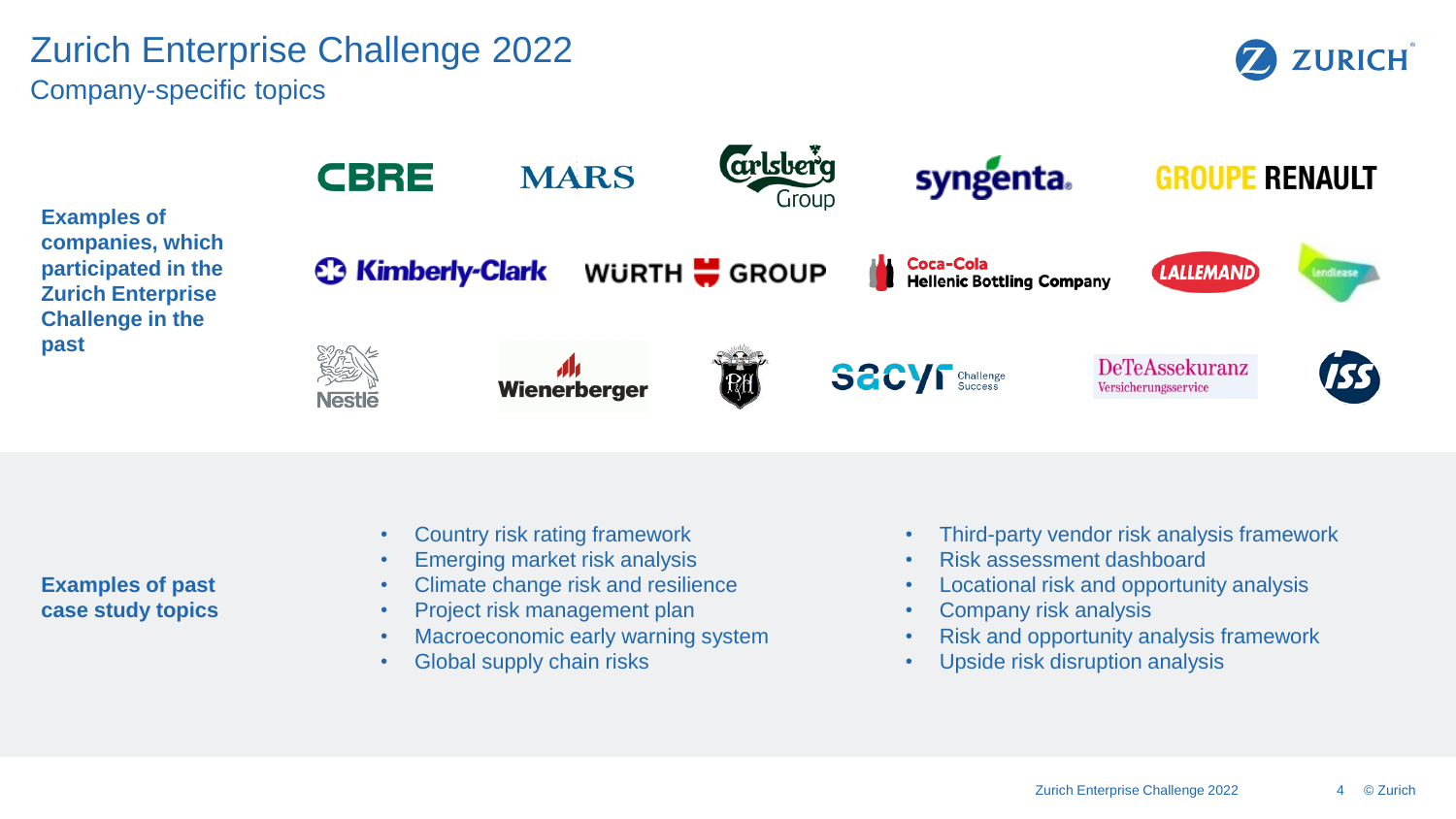#### Zurich Enterprise Challenge 2022 Company feedback

have a problem statement that fits the bill."



| <b>Lutz Firnkorn</b><br><b>Head of Group Risk, Siemens</b><br>"We highly appreciated the input of<br>the Zurich Challenge participants. The<br>observations and thoughts of the<br>participants jointly with their<br>elaborated documentation challenged<br>our own thinking and provided the<br>basis for an internal project that<br>further detailed the Challenge<br>findings."                                                                                                 |  | <b>Alison Bewick</b><br>Head of Group Risk Management, Nestlé<br>"The experience was not only enjoyable, but<br>very valuable, providing the opportunity to<br>engage with top young talent, challenging<br>them to solve a real-life business issue. The<br>recommendations from the teams were<br>creative as well as practical, and we are now<br>looking how best to utilize for the business."                                                       | <b>Matthew Jarm</b><br>Director of Business Risk and Analytics, Mars Incorporated<br><b>Brandon Azzi</b><br>Corporate Risk Management Analyst, Mars Incorporated<br>"Our overall experience in the Zurich Enterprise Challenge was great.<br>We appreciated working alongside the team this year and the<br>collaborative nature of the assignment. The team worked well together<br>and were receptive to the feedback we provided along the way and<br>delivered a scalable solution that could be applied to other areas of the<br>business. Matt and I look forward to the continued partnership working<br>with the team and Zurich!"                                       |
|--------------------------------------------------------------------------------------------------------------------------------------------------------------------------------------------------------------------------------------------------------------------------------------------------------------------------------------------------------------------------------------------------------------------------------------------------------------------------------------|--|-----------------------------------------------------------------------------------------------------------------------------------------------------------------------------------------------------------------------------------------------------------------------------------------------------------------------------------------------------------------------------------------------------------------------------------------------------------|----------------------------------------------------------------------------------------------------------------------------------------------------------------------------------------------------------------------------------------------------------------------------------------------------------------------------------------------------------------------------------------------------------------------------------------------------------------------------------------------------------------------------------------------------------------------------------------------------------------------------------------------------------------------------------|
| Sujuki Moondra<br>Director, Group Strategy, Carlsberg<br>"Zurich Enterprise Challenge was wonderfully<br>organized. The Zurich team has been really<br>helpful in helping us draft our problem and<br>allocating a good student team as per our<br>needs. The student team was highly<br>motivated and did a good job on a real live<br>business problem. We are big supporters of<br>the Zurich Enterprise Challenge and will look<br>at leveraging it in the future as well, if we |  | <b>Katharina Tissen</b><br><b>Industrial Property Insurance - Sale &amp;</b><br>Leaseback, Deutsche Telekom Assekuranz-<br>Vermittlungsgesellschaft mbH<br>"Target-oriented cooperation at its best!<br>Working with two teams was challenging, but<br>we even more appreciated the results of both<br>teams. We could gain a lot both professionally<br>and personally and we have benefited greatly<br>from the opportunity to participate in the ZEC." | <b>Matthias Beck</b><br>Head of Group Insurance / Risk Management, Würth Group<br>"As a first-time participant I was not quite sure what we could<br>expect from the challenge and thus I was somehow curious what<br>the outcome would be and how the project would work. Looking<br>now back, I was deeply impressed by the professionalism the<br>student team worked and what detailed publicly available<br>information they were able to provide. The overall result will help<br>us in further developing our Risk Management processes and<br>strategy. Also the support of the Zurich team was very well<br>appreciated. And last but not least all of the team members |

turned out to be very nice and friendly."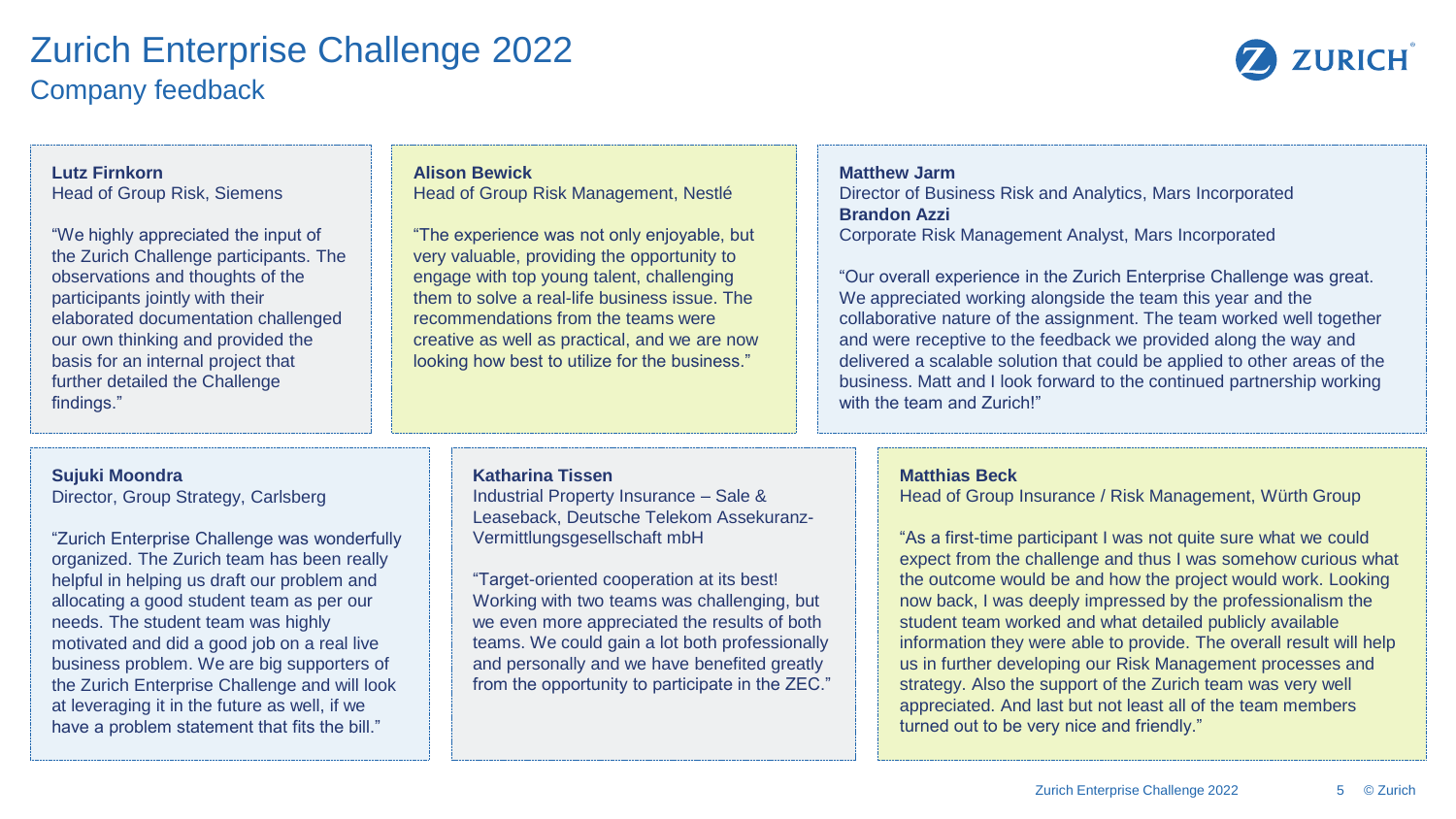#### ZURICH  $\mathbf Z$

## Interested?

If you want to learn more and participate in the Zurich Enterprise Challenge 2022: please visit our [website](https://www.zurich.com/en/products-and-services/tools-for-business/zurich-risk-room/zurich-enterprise-challenge) or contact us at [riskroom@zurich.com](mailto:riskroom@zurich.com)